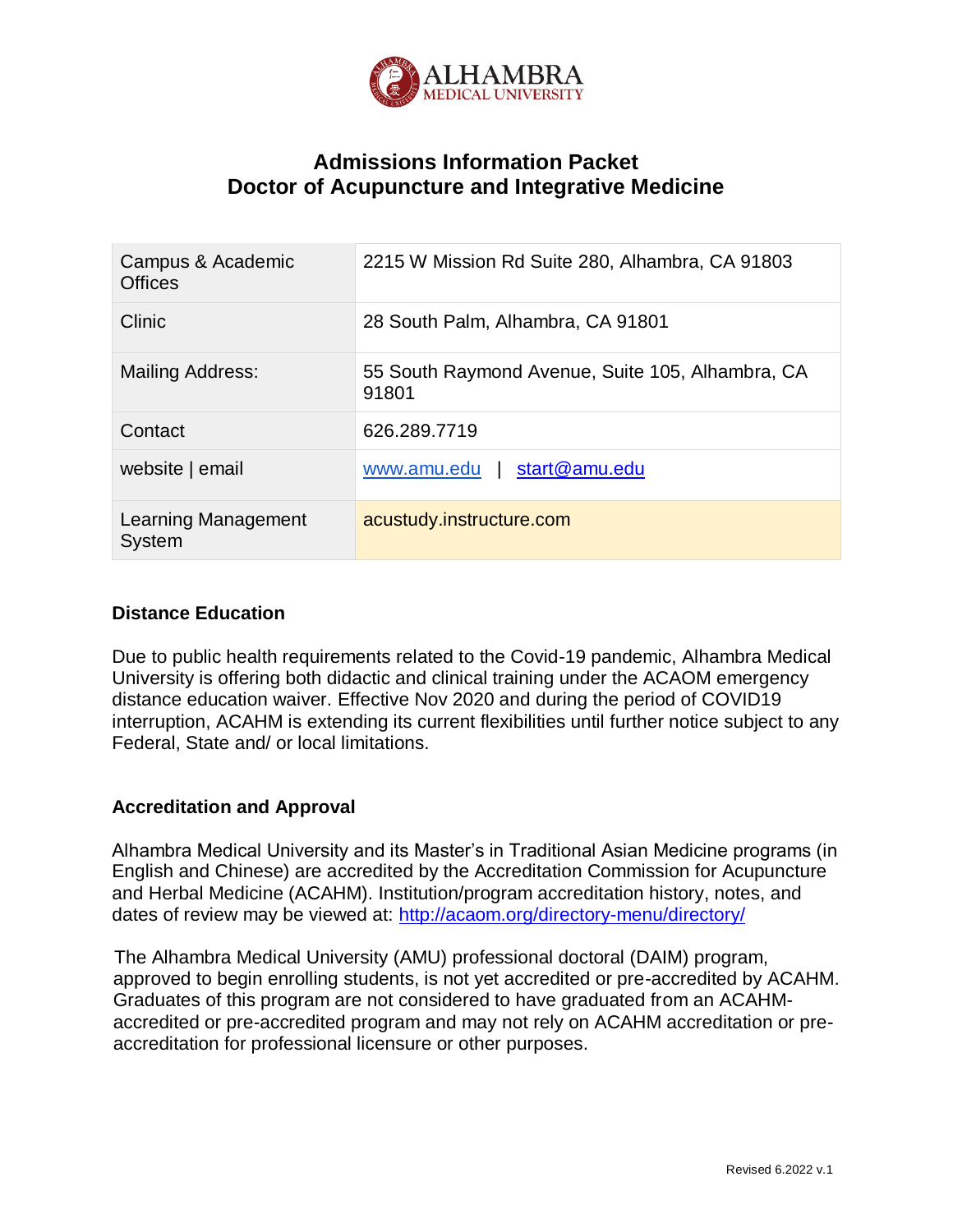

This program is eligible for ACAHM accreditation, and AMU is currently in the process of seeking ACAHM pre-accreditation/accreditation for the program. However, AMU can provide no assurance that pre-accreditation or accreditation will be granted by ACAHM.

Alhambra Medical University is a private institution and licensed to operate by the Bureau for Private Postsecondary Education (BPPE). Approval to operate means compliance with state standards as set forth in the Education Code. As a prospective student, you are encouraged to review this catalog prior to signing an enrollment agreement. You are also encouraged to review the School Performance Fact Sheet, which must be provided to you prior to signing an enrollment agreement. [www.bppe.ca.gov](http://www.bppe.ca.gov/)

Change of Educational Objectives Application for the Doctorate in Acupuncture and Integrative Medicine program is approved by BPPE.

Any questions a student may have regarding this catalog that have not been satisfactorily answered by the institution may be directed to the Bureau for Private Postsecondary Education at:

1747 North Market, Suite 225 | Sacramento, CA 95834 P.O. Box 980818, West Sacramento, CA 95798-0818 Toll-free telephone number (888) 370-7589 or by fax (916) 263-1897 [www.bppe.ca.gov](http://www.bppe.ca.gov/)

Several states, including California, have a governmental agency that governs, supervises and controls the licensure and practice of acupuncture. In California, the Acupuncture Board is responsible for such duties.

The Master's program is approved by the California Acupuncture Board. Graduates who have successfully completed all graduation requirements are eligible to sit for the California Acupuncture Licensing Examination (CALE). Graduates who have successfully completed all graduation requirements are eligible to sit for the California Acupuncture Licensing Examination (CALE). The DAIM program is currently not accredited or pre-accredited from ACAHM and graduates from DAIM program are not yet eligible to sit for the California Acupuncture Licensing Examination (CALE) and therefore prospective students are encouraged to graduate from MSTAM program prior to enroll DAIM program to be eligible for sitting in the CALE.

The Acupuncture Board is an autonomous body under the umbrella of the Department of Consumer Affairs, which licenses and regulates acupuncturists in California. Pursuant to Business and Professions Code section 4925 et seq., the board administers an examination that tests an applicant's ability, competency, and knowledge in the practice of an acupuncturist; issues licenses to qualified practitioners; approves and monitors students in tutorial programs; approves acupuncture schools and continuing education providers and courses; and enforces the Acupuncture Licensure Act. [www.acupuncture.ca.gov](http://www.acupuncture.ca.gov/)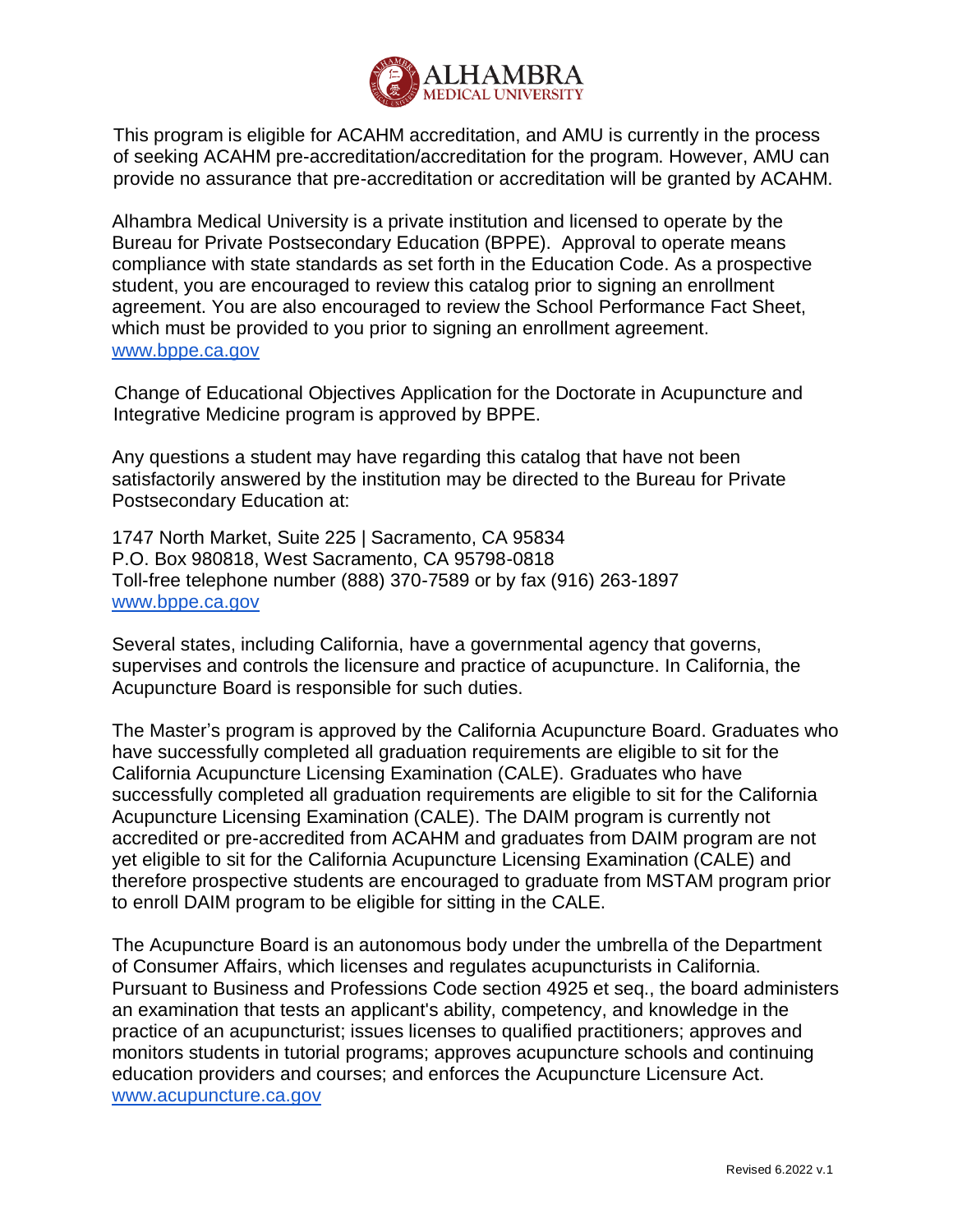

If you desire to practice in another state, it is recommended that you contact that state's medical board or other appropriate agency, for licensure requirements. The NCCAOM's website provides information regarding the various degree and other certification requirements for all fifty states. The Master's program graduates are eligible to sit for the NCCAOM certification examinations.

The National Certification Commission for Acupuncture and Oriental Medicine (NCCAOM®) is a non-profit 501(c)(6) organization established in 1982. The NCCAOM is the only national organization that validates entry-level competency in the practice of acupuncture and Oriental medicine (AOM) through professional certification. NCCAOM certification or a passing score on the NCCAOM certification examinations are documentation of competency for licensure as an acupuncturist by 43 states plus the District of Columbia which represents 98% of the states that regulate acupuncture.

Graduate from the Master of Science in Traditional Asian Medicine program of Alhambra Medical University is eligible to register for NCCAOM certification examinations.

2001 K Street, NW, 3rd floor North | Washington DC 20006 Tel (888) 381-1140, [www.nccaom.org](http://www.nccaom.org/)

# **Use of "Doctor" or "Dr." in the Practice of Acupuncture**

An acupuncturist can only use "Doctor" or "Dr." in connection with the practice of acupuncture if he or she possesses a license that authorizes the use or possesses an earned doctorate degree which is in acupuncture, oriental medicine, a biological science, or is otherwise related to the authorized practice of an acupuncturist from an accredited, approved, or authorized educational institution. An acupuncturist must further indicate the type of license or degree which authorizes that use of the title "Doctor" or the abbreviation "Dr."

The Master's program prepares the students to be employed as Acupuncturist (Standard Occupational Code (SOC) for Acupuncturists from the U.S. Bureau of Labor Statistics (BLS) as SOC – 29-1291). The professional doctorate program (Doctor of Acupuncture and Integrative Medicine) is currently not an accredited or pre-accredited program from ACAHM and may not be recognized for some employment positions including but not limited to positions with the state of California. The DAIM program equips the student's knowledge in more advance with regards to the patient care and professional practice on top to what they have already achieved in the master's program (Master of Science in Traditional Asian Medicine) to be an acupuncturist. Detail information about the list of Standard Occupational Code (SOC) can be looked at: [https://www.bls.gov/soc/2018/major\\_groups.htm#29-0000](https://www.bls.gov/soc/2018/major_groups.htm#29-0000)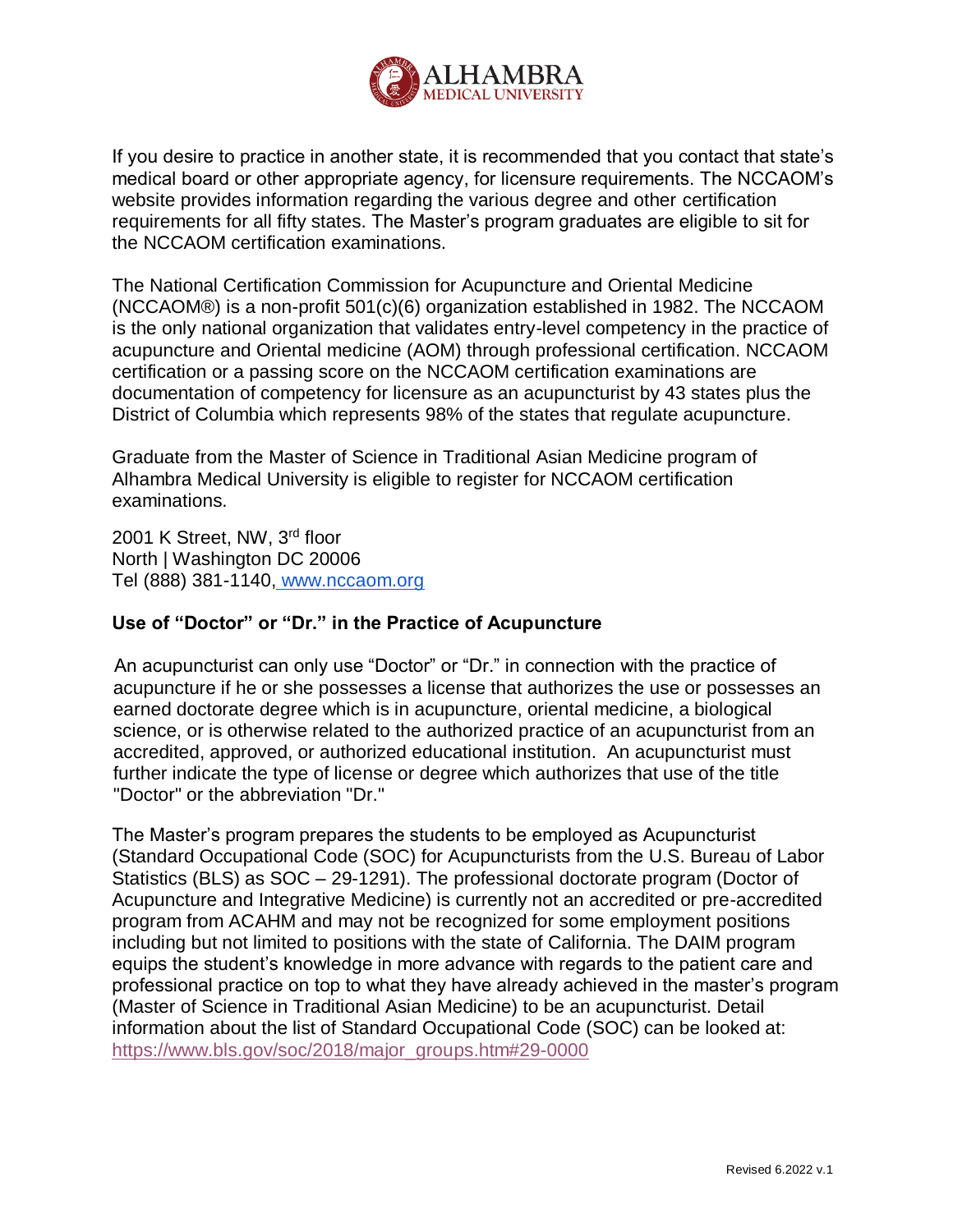

Alhambra Medical University publishes a checklist information to guide the graduates from the program related with the information of the acupuncturist licensure checklist and eligibility across the states in the U.S. once they have graduated from the AMU Master's program. This checklist can be accessed in [here](https://drive.google.com/drive/folders/1hPy7kkMa2NZ_iN4X1IIPGPdkt6dznriD?usp=sharing) (this checklist maybe updated according to the current available information). Prospective and current students may inquire to the Dean of Students for more information or advice regarding licensure to practice acupuncture and traditional medicine in the state of California or outside of California. The list of states for which AMU Master program curriculum meets, does not meet or unable to determine to meet each state educational requirements can be inquired as well to the Dean of Students. Graduates are required to directly inquire to the local governing state board to acquire more accurate and detail information regarding eligibility, requirements and procedures to practice acupuncture and traditional medicine in the related state.

# **Academic Operational**

The University operates on a quarter system and applications are accepted for program four times a year in January, April, July and October.

# **Admissions Requirements**

Admissions for doctoral program is the satisfactory completion of at least three (3) years of undergraduate-level education (defined as 90 semester credits or 135 quarter credits) from an institution accredited or pre-accredited by an agency recognized by the U.S. Secretary of Education. Prerequisite undergraduate-level education must include chemistry, biology, and psychology or completion of chemistry, biology, and psychology from the master's program.

In considering the acceptance of education and training obtained in foreign countries, credits earned at a foreign educational institution must be validated by a recognized educational credentials evaluation service.

A separate enrollment agreement that outlines when a master's degree is awarded is simultaneously executed at the date of initial enrollment when the master's degree is awarded as part of the doctoral program.

The admissions for the doctoral completion program requires graduation with a master degree in acupuncture with a Chinese herbal medicine specialization from an ACAHM accredited/pre-accredited program or institution.

Upon the admissions process, you are required to submit the following documentations:

- 1. A completed and signed application form along with the non-refundable application fee (\$100).
- 2. Provide Official Transcript(s) from all colleges and/or universities attended. If the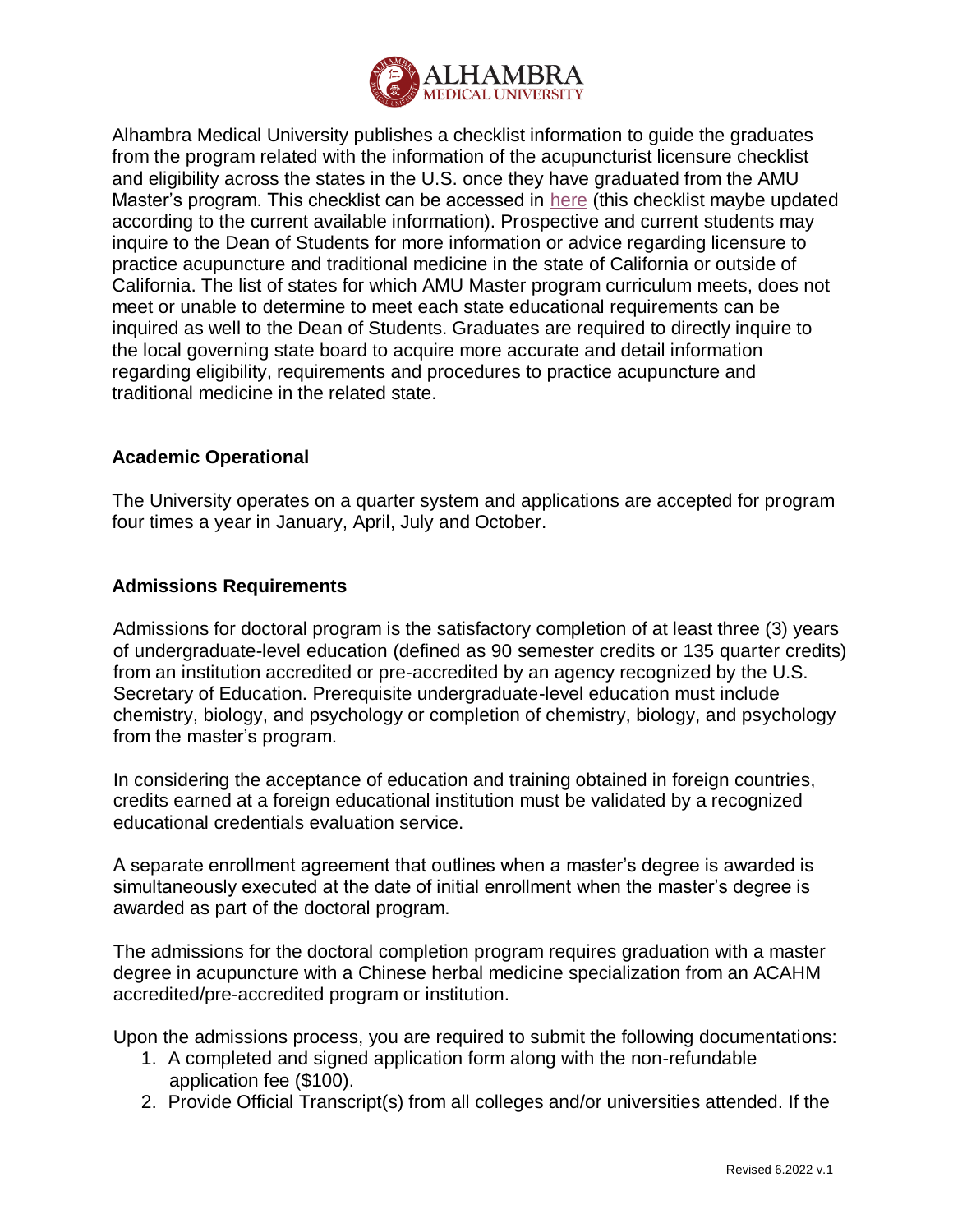

transcripts are from a country where English is not the primary language, they must be translated into English and must be sent to a reputable foreign credentials evaluation agency to evaluate equivalent levels of educational achievement in the U.S.

- 3. Acceptance to a doctoral degree completion track is furthered conditioned upon satisfactory completion of ACAHM's masters' core curriculum requirements acupuncture with a Chinese herbal medicine specialization typically evidenced by official transcripts of master degree in acupuncture with a Chinese herbal medicine specialization issued by an ACAHM accredited/pre-accredited program or institution.
- 4. Two recommendation letters.
- 5. A personal essay describing yourself and your interest in medicine.
- 6. Two recent 2"x2" color headshot photos.
- 7. An interview with a member of the Admissions Team.
- 8. The University is authorized by the US Department of Homeland Security to issue an I-20 and enroll non-immigrant international students into the Master's Program Only.

# **Language of Study in DAIM Program**

The didactic part of the DAIM program is currently offered in two languages: English and Mandarin Chinese. Clinical training is taught in English only.

# **English Language Proficiency Requirements**

English language competency is required in accordance with the Admissions requirements. English language competency must be demonstrated by all students prior to admissions through the completion of one of the following:

- 1. Four (4) years at a U.S. high school demonstrably delivered in English;
- 2. At least two-years (60 semester credits or 90 quarter credits) of undergraduateor graduate-level education in an institution accredited by an agency recognized by the U.S. Secretary of Education;
- 3. At least two-years (60 semester credits or 90 quarter credits) of undergraduateor graduate-level education demonstrably delivered in English;
- 4. High school or two-years (60 semester credits or 90 quarter credits) of undergraduate- or graduate-level education in an institution in one of the following countries or territories: American Samoa, Anguilla, Antigua & Barbuda, Australia, Bahamas, Barbados, Belize, Bermuda, Botswana, British Virgin Islands, Cameroon, Canada (except Quebec), Cayman Islands, Christmas Island, Cook Islands, Dominica, Federated States of Micronesia, Fiji, The Gambia, Ghana, Gibraltar, Grenada, Guam, Guyana, Ireland, Isle of Man, Jamaica, Kenya, Lesotho, Liberia, Malawi, Montserrat, Namibia, New Zealand, Nigeria, Norfolk Island, Papua New Guinea, Philippines, Pitcairn Islands, Sierra Leone, Singapore, South Africa, South Sudan, St. Helena, St. Kitts & Nevis, St. Lucia, St.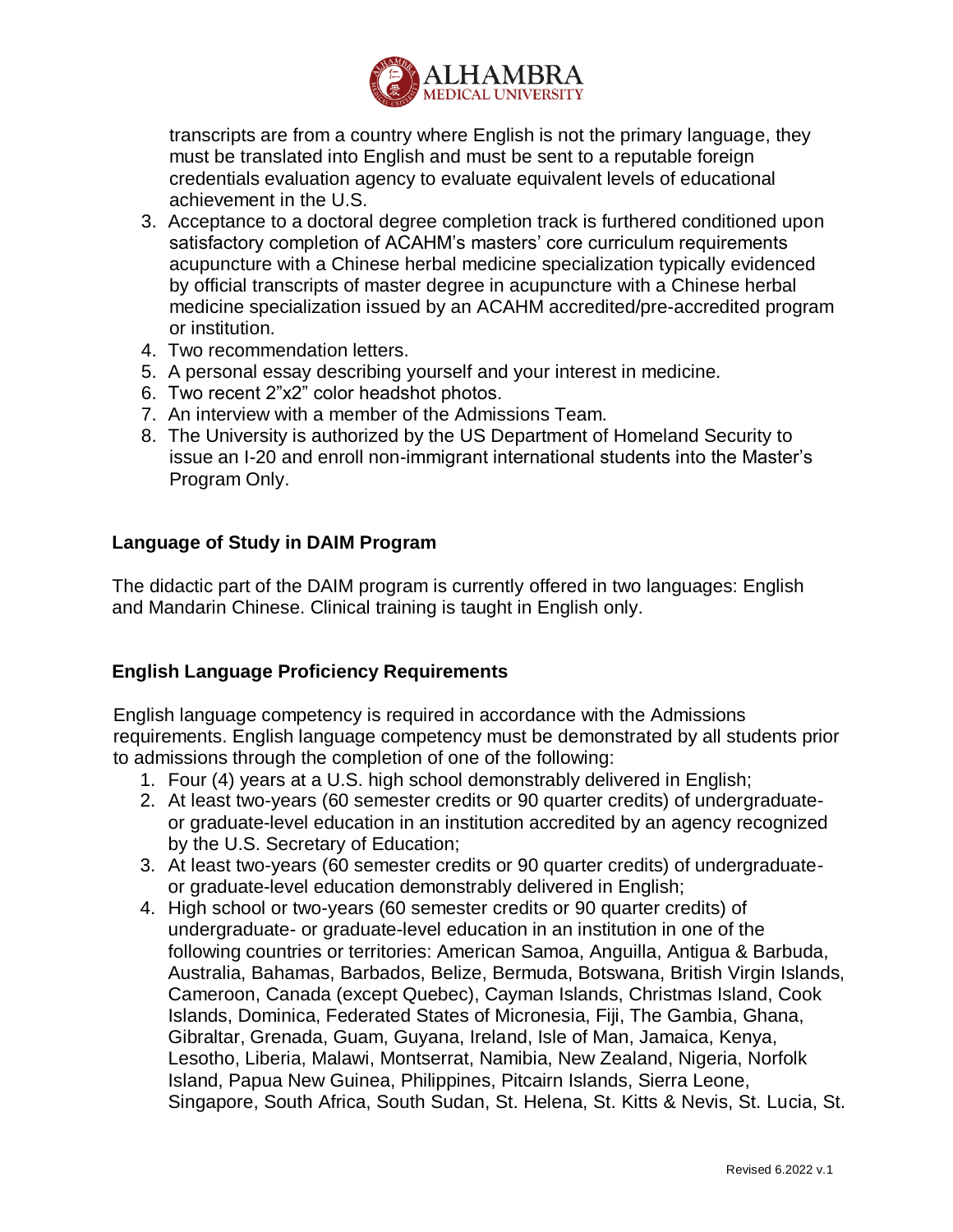

Vincent & the Grenadines, Swaziland, Tanzania, Trinidad and Tobago, Turks and Caicos Islands, United Kingdom, U.S. Virgin Islands, Uganda, Zambia, Zimbabwe.

- a. In all cases, English must have been both the language of instruction and the language of the curriculum used
- 5. Completion one of the following assessments at the required level:
	- a. Test of English as a Foreign Language Internet-based Test (TOEFL iBT) acceptable score: total score 61
	- b. International English Language Testing System (IELTS), academic format - acceptable score: overall band score 6.0
	- c. Duolingo English Test acceptable score: 90
	- d. China Standard of English Language (CSE) acceptable score: CSE 6
	- e. Cambridge First Certificate in English (FCE) acceptable score: C
	- f. Cambridge English Advanced (CAE) acceptable score: C
	- g. Common European Framework Reference (CEFR) acceptable score: B2
	- h. Occupational English Test (OET) acceptable score: 250, C
	- i. Pearson Test of English (PTE), academic acceptable score: overall score 45

## **Doctoral Completion and Master's Program Relationship**

This professional doctorate a graduate program leading to a doctoral degree and commonly focus on skills and knowledge necessary for professional practice and as often required for licensure. This professional doctorate provides additional knowledge and skills beyond the master's requirements for certification and licensure to practice acupuncture and Oriental medicine.

This Professional Doctorate program has a track that enable master's graduates to achieve doctorate competencies and earn the Professional Doctorate degree. The professional doctorate completion track for graduates of an ACAHM accredited/preaccredited master's program is a component of the overall professional doctorate, not a separate distinct program.

All students, including Master's graduates enrolling in a Professional Doctorate program, must meet the admissions requirements in effect at the time of their official matriculation.

There are three routes for completion of a Professional Doctorate program:

1. Enroll in professional doctorate program as a new student

This institution offers a dual-degree Master's and Professional Doctorate option, upon completing your admission requirements for both Master's and Doctorate programs, you enroll in both programs in the beginning. You will have signed an enrollment agreement for the Master's program and an enrollment agreement for the Doctorate program. For students who intend to earn their Masters prior to, or together with, the Doctorate, the program will execute separate enrollment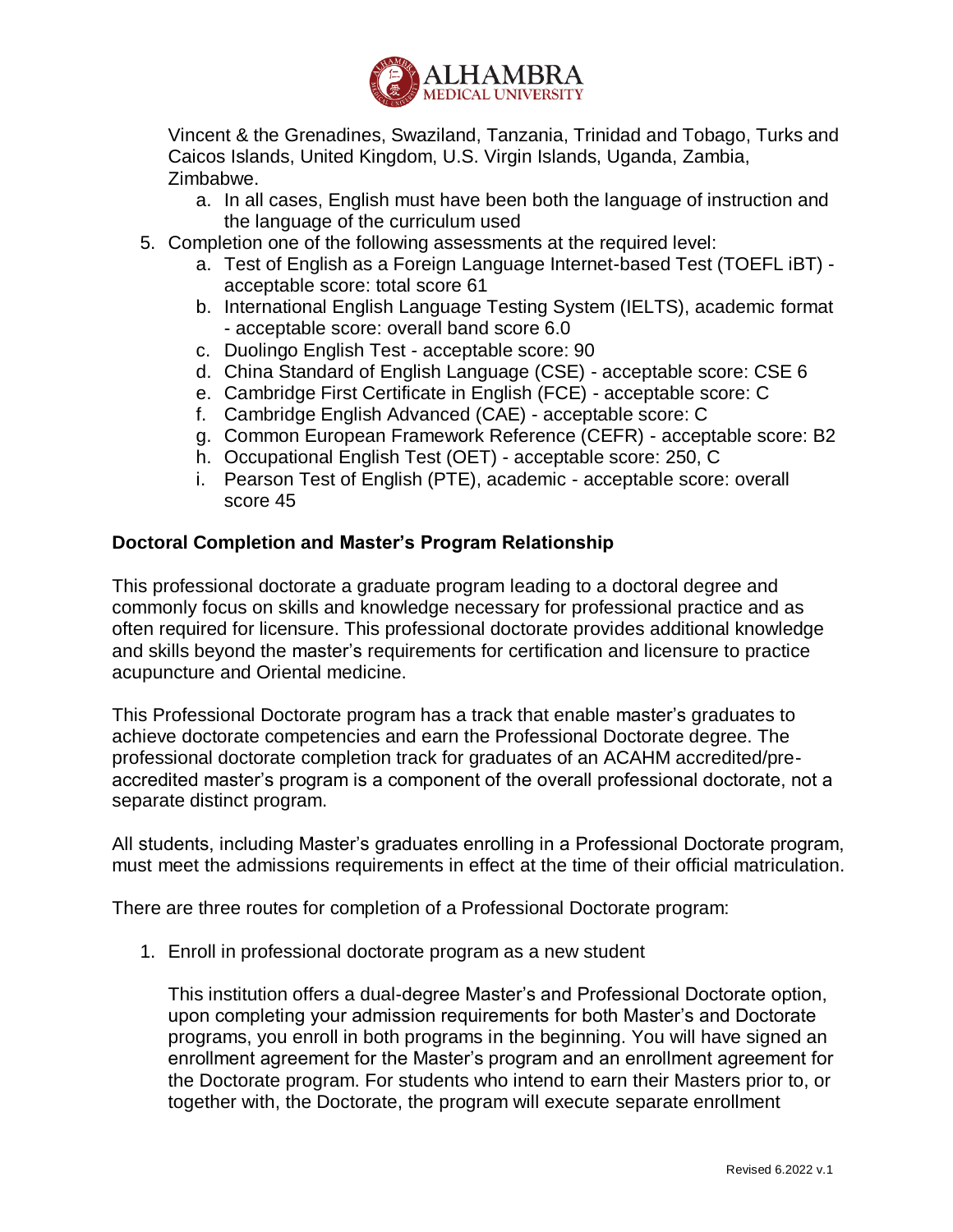

agreements for each degree program simultaneously at the date of initial enrollment.

2. Transfer into professional doctorate Program

Transfer into Professional Doctorate Program from a Master's program at the same institution or transfer from Masters and/or Professional Doctorate program at another institution. You may start in the Masters programs at AMU and decide later to also enroll in the Professional Doctorate program. While some courses shared by the Masters and Professional Doctorate programs may be the same, they cannot be considered toward Professional Doctorate graduation requirements until you have officially enrolled. Once an enrollment agreement is executed, the previous Masters classes may be transferred into the Professional Doctorate program in accordance with transfer credit limits.

You start in the Masters or Professional Doctorate at Institution A and then transfer to Institution B. Once an enrollment agreement is executed for each program, Institution B may evaluate your credits from Institution A to determine transferability. The transfer credit limits apply.

To avoid repetition of curricular content and additional tuition expense, decisions to transfer are best made within the first 1-2 academic years of study. If a student transfers into a Professional Doctorate program from Master's program, at the same or from a different institution, they may receive transfer credit for up to 50% of the total accepting Professional Doctorate program credit requirements. They must complete at least 75% of the accepting program's clinical training requirements. If a Masters student has completed greater than 50% of the Professional Doctorate program, the recommended approach to avoid repetition of curricular content is completion of the Master's degree and subsequent enrollment in a Professional Doctorate program with a completion track for Master's graduates. (see Option 3)

3. Doctoral completion track

Complete a Master's program and then enroll in a Professional Doctorate completion track. The admissions for the doctoral completion track program requires graduation with a master degree in acupuncture with a Chinese herbal medicine specialization from an ACAHM accredited/pre-accredited program or institution.

In considering the acceptance of education and training obtained in foreign countries, credits earned at a foreign educational institution must be validated to be equivalent to a master's degree by a recognized educational credentials evaluation service.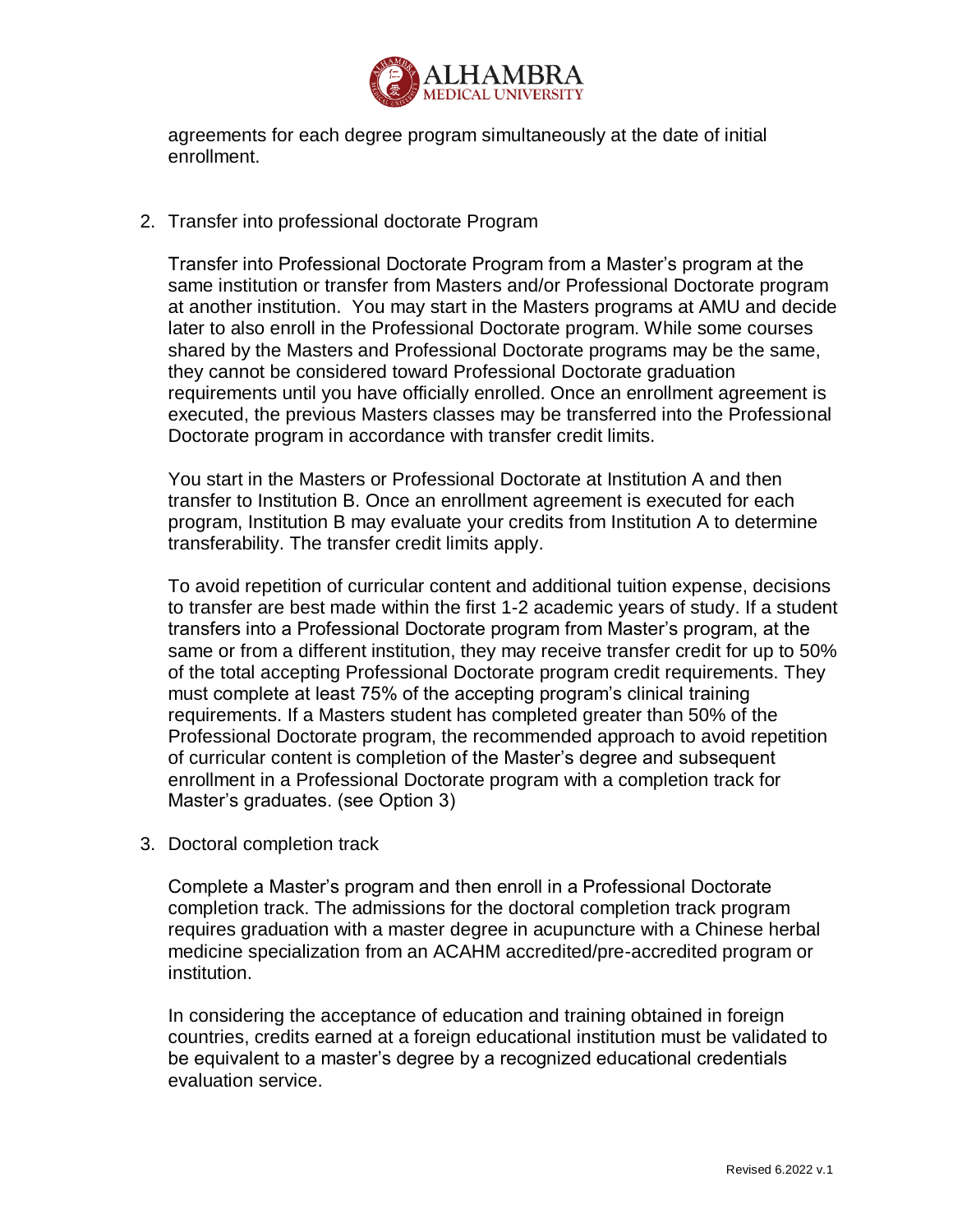

A comprehensive transcript analysis that demonstrates that all applicable master's-level coursework completed is equivalent to doctoral requirements in terms of content, rigor, and credit hour requirements will be conducted. Credits earned more than five (5) years prior to admission may only be accepted for transfer credit by an institution after validating that the student has retained the content knowledge and competencies of the respective course(s) for which transfer credits are being assessed.

Acceptance to a doctoral degree completion track is furthered conditioned upon satisfactory completion of ACAHM's masters' core curriculum requirements acupuncture with a Chinese herbal medicine specialization typically evidenced by official transcripts of master degree in acupuncture with a Chinese herbal medicine specialization issued by an ACAHM accredited/pre-accredited program or institution.

Subject to relevant state regulations and licensing agency rules, applicants may receive transfer credit for up to 50% of the total program credit requirements. Of that 50%, no more than 25% of the program clinical training requirements may be accepted as transfer credit.

#### **Admissions Review Process**

Once all application packages and all supporting documents have been received, the applicant will be contacted for a personal interview with one of the members of the admissions team. Following the interview, the application file will be reviewed by the admissions. The applicant will be notified in writing once a decision has been made by the admissions. Students who are fully admitted are expected to commence enrollment in the quarter they are admitted.

All new students admitted into the program will be provided with the new student orientation and registration session. The orientation reviews the institution and program related curriculum, policy and procedures. Please contact the admissions office for assistance prior to orientation for assistance [\(start@amu.edu\).](mailto:start@amu.edu))

# **Transfer Credit**

The program accepts transfer credits towards its program that it judges to be equivalent to its requirements for graduation. Before transfer credit will be awarded, all official transcripts containing the coursework for which the prospective student seeks credit must be received by the Office of Admission. The following guidelines apply:

● Only transfer credit for actual coursework successfully completed at a college or university accredited by an agency recognized by the U.S. Department of Education or, in the case of foreign institutions, recognized by the appropriate government agency.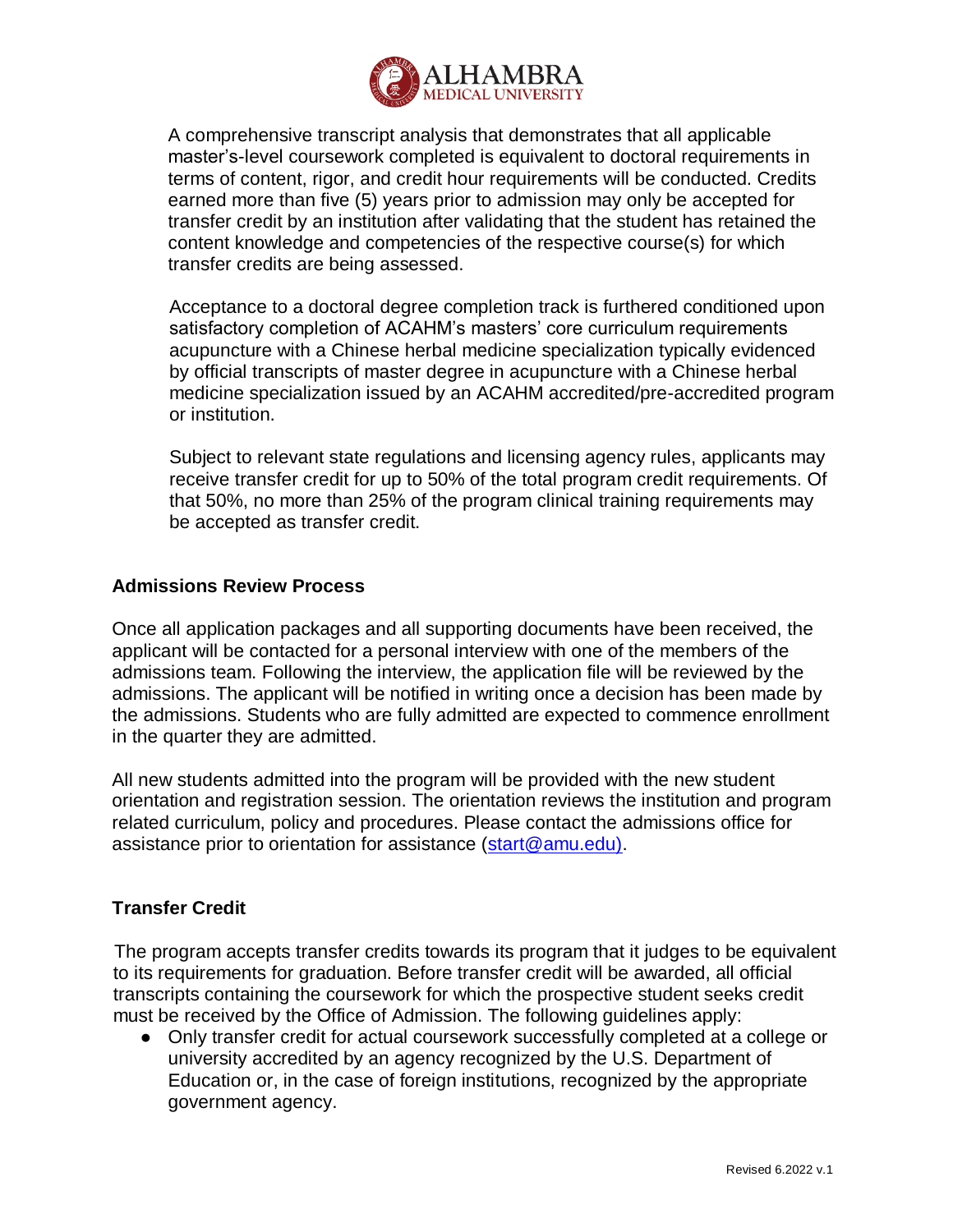

- Credits earned more than five (5) years prior to admission may only be accepted for transfer after validating and documenting that the student has retained the content knowledge and competencies of the respective course(s) for which transfer credits are being assessed.
- For institutions approved by the California Board of Acupuncture, 100% transfer credit may be awarded, provided that the actual coursework to be transferred has been successfully completed and is equivalent to the relevant required coursework.
- For candidates applying from institutions not approved by the California Board of Acupuncture, but are accredited by ACAHM or from foreign institutions which are evaluated as the equivalent of a regionally accredited college in the U.S., the following guidelines will apply:
	- 1. Up to 100% transfer credit may be awarded for courses completed successfully in basic sciences, clinical medicine, case management, practice management, public health, and professional development if the actual number of hours completed is equal to or greater than that required.
	- 2. Up to fifty percent (50%) credit, by transfer or challenge exam, for clinical practice and instruction in acupuncture and Oriental medicine principles, theories and treatment procedures may be awarded. The actual number of hours completed must be equal to or greater than that required by Alhambra Medical University. At least 50% of the course hours in the above individual subjects must be taken at Alhambra Medical University.

After a careful course-by-course evaluation of the contents of the Official Transcript(s), a written evaluation will be sent to the student indicating what coursework will be applied as transferable credits against the graduation requirement, and the entire record of the evaluation and award of the student's transfer credit will be included in the student's academic file.

Initial transcript evaluation for transfer credits performed is free. A \$100 transcript evaluation fee per term for each institution from which courses were taken will ensue after full admission or two quarters of enrollment.

Under Title 5. Education Division | 7.5. Private Postsecondary Education | Chapter 3. Institutional Operating Standards | Article 2. Admissions and Academic Achievement Standards | 5 CCR § 71770| § 71770. Admissions Standards and Transferred Credits Policy.

(2) No more than 20% of graduate semester units or the equivalent in other units awarded by another institution may be transferred for credit toward a Master's degree. An institution may accept transfer credits only from the institutions of higher learning described in subsection (1)(A).

(3) No more than 30 graduate semester credits or its equivalent awarded by another institution may be credited toward a doctoral degree.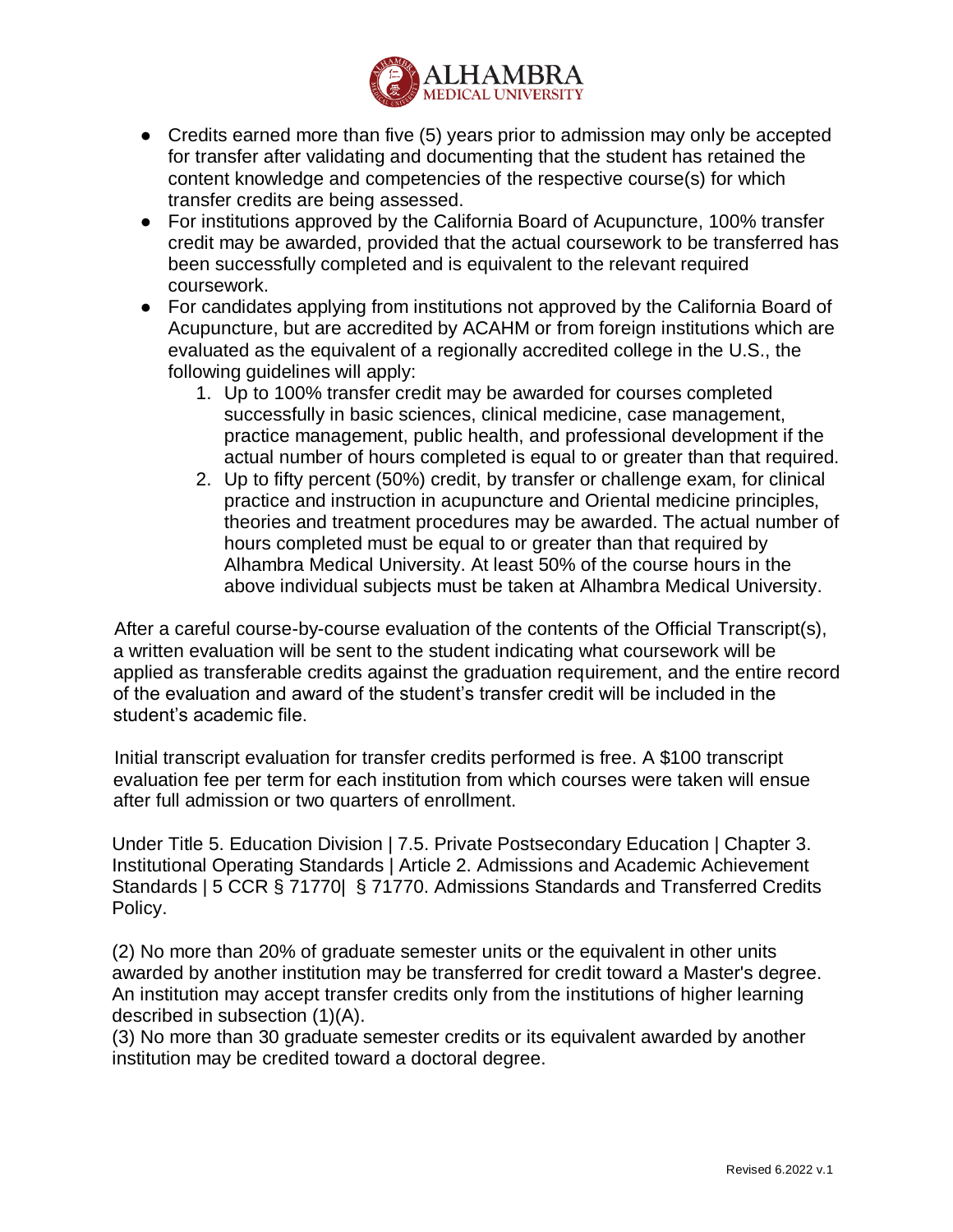

"This subdivision does not apply to graduate programs that lead to a profession or an occupation requiring state licensure where the licensing agency has a regulation permitting a different standard."

This subdivision does not apply because our graduate program lead to a profession or an occupation requiring California Acupuncture Board licensure and the California Acupuncture Board regulations permit a different standard.

## **Tuition and Fees**

Master's program didactic course tuition: \$160 per Unit Master's program clinical internship tuition: \$12 per hour Doctoral Completion Tuition: \$2500 per quarter DAIM Program Completion Program Total: \$10,000

#### **\*Please see detail of tuition and fees in the program catalog**

Estimate Cost of Living for Studio or single bedroom apartment near the school is approximately \$1200/month.

## **Financial Aid Eligibility**

Federal Title IV Financial Aid is currently only available for the Master's Program, NOT the DAIM.

#### **Length of Program**

The maximum time a student has to complete this four year program is six years (24 quarters). All students in attendance at Alhambra Medical University must maintain a quarter-to-quarter, as well as a cumulative minimum GPA of 2.0 and passing at least 67% of the registered courses. The course work shall extend over a minimum of 3 academic years or 12 quarters, with the average units earned per quarter of 12 for full time students and 6 for part time students. In addition, all students will also have to pass the institutional exams conducted by AMU. AMU institutional exams include Level 1 Entrance Exam, Level 1 Exit Exam, Level 2 Exit Exam, and Level 3 Exit Exam.

# **\*Please see detail in the Satisfactory Academic Progress (SAP) information in the program catalog.**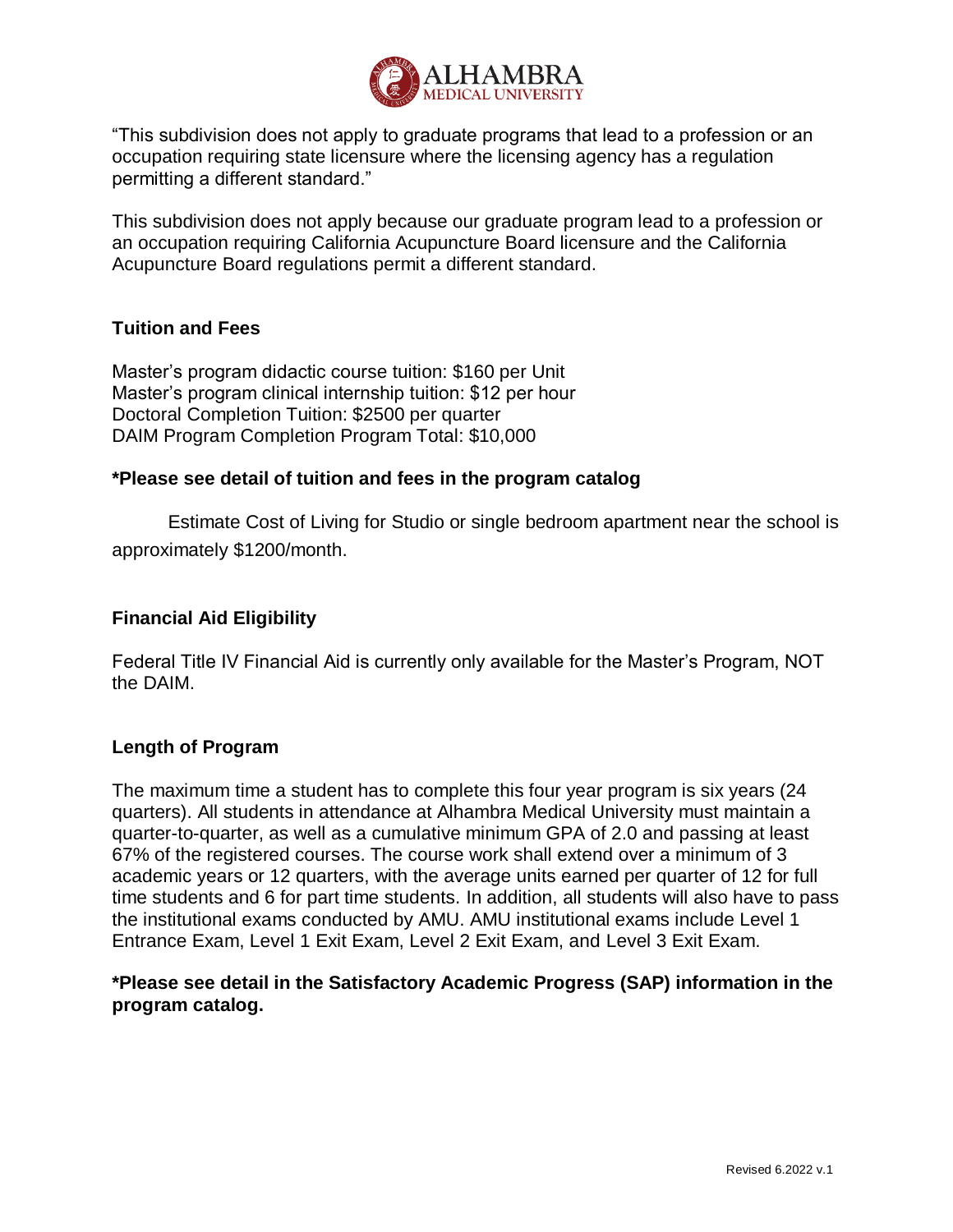

# **Coursework**

| <b>Didactic Curriculum</b>                           |                                                   | <b>Units</b> | <b>Hours</b>   |
|------------------------------------------------------|---------------------------------------------------|--------------|----------------|
| <b>Courses Similar to</b><br><b>MSTAM Program</b>    | <b>Basic Sciences</b>                             | 36 units     | 360 hours      |
|                                                      | <b>Traditional Chinese Medicine</b>               | 39 units     | 390 hours      |
|                                                      | Acupuncture                                       | 27 units     | 270 hours      |
|                                                      | <b>Herbal Medicine</b>                            | 45 units     | 450 hours      |
|                                                      | <b>Adjunctive Therapies</b>                       | 9 units      | 90 hours       |
|                                                      | <b>Western Medicine</b>                           | 27 units     | 270 hours      |
|                                                      | <b>Professional Development</b>                   | 27 units     | 270 hours      |
|                                                      | Electives                                         | 6 units      | 60 hours       |
| <b>DAIM Completion</b><br>Courses                    | <b>Integrative Applications</b>                   | 18 units     | 180 hours      |
|                                                      | Integrative Case Management                       | 3 units      | 30 hours       |
|                                                      | <b>Evidence Based Medicine</b>                    | 3 units      | 30 hours       |
|                                                      | <b>Total Didactic</b>                             | 240 units    | 2,400<br>hours |
| <b>Clinical Curriculum</b>                           |                                                   |              |                |
| <b>Clinical Hours</b><br>Similar to MSTAM<br>Program | Orientation and Herbal Dispensary                 | 4 units      | 80 hours       |
|                                                      | <b>Clinical Observation</b>                       | 6 units      | 120 hours      |
|                                                      | <b>Assisted Practice</b>                          | 16 units     | 320 hours      |
|                                                      | <b>Guided Practice</b>                            | 22 units     | 440 hours      |
| <b>DAIM Completion</b><br><b>Clinical Hours</b>      | <b>Integrative Case Studies</b>                   | 3 units      | 60 hours       |
|                                                      | <b>Total Clinical</b>                             | 51 units     | 1020 hours     |
| <b>DAIM Completion</b><br>Lab Hours                  | Professional Development Portfolio (Lab<br>Hours) | 3 units      | 60 hours       |
| <b>Total Curriculum</b>                              |                                                   | 294 units    | 3,480<br>hours |